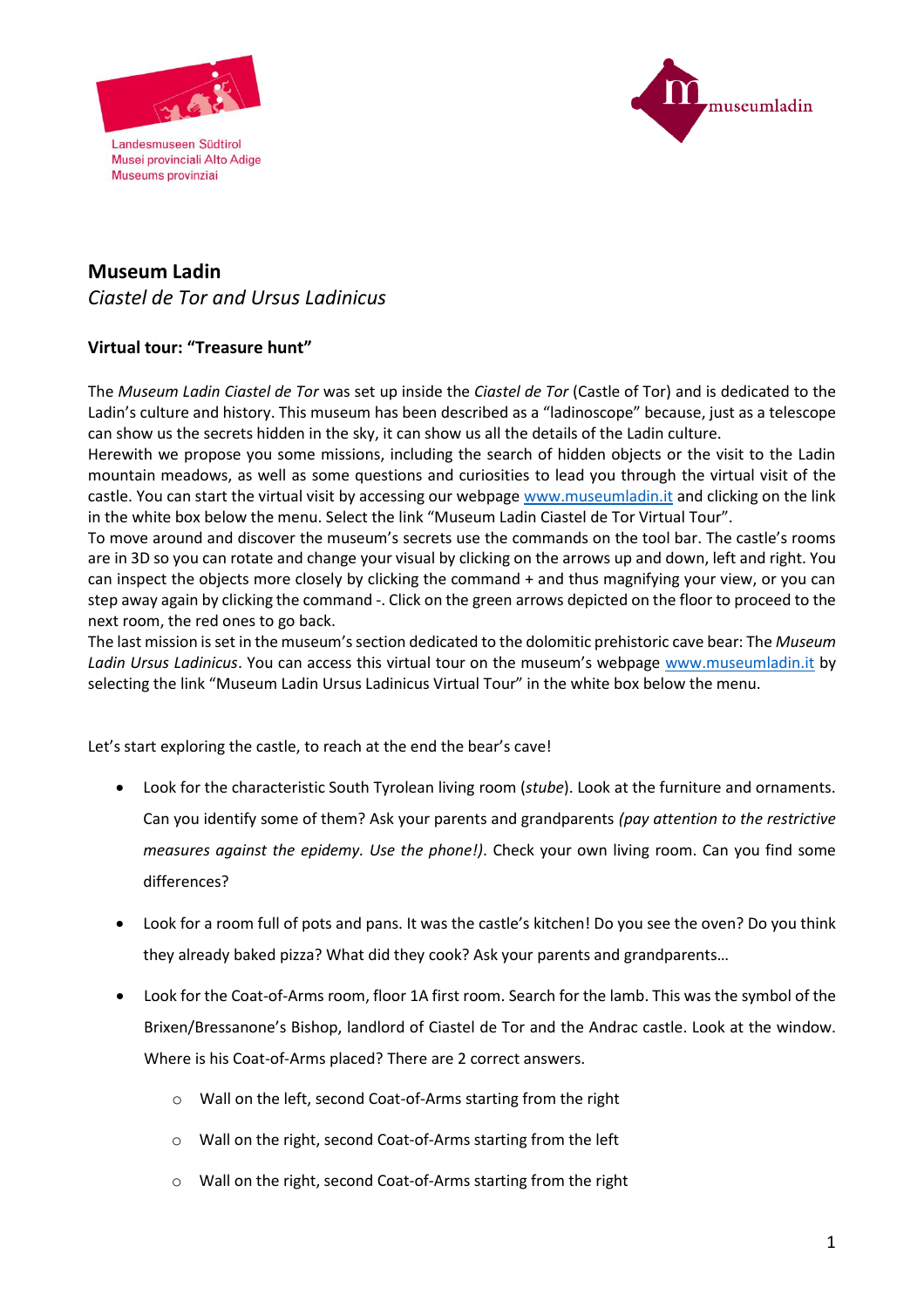

Museums provinziai



- Search for the fossils in the castle! Find them and make up their story! *(look for them on floor 0 and 2A)*
- Keen eyes! Seek the Ladin name for "fossils"? What is it? *(look for it on the caption panel in the geology section, floor 2A)*
- Did you know that: The Col Alto's sledge lift in Val Badia was built in 1938? It was then replaced with the first tested Italian chairlift in 1946, which was partially constructed with pieces of a German tank! Would you like to take a look at the old sledge lift? Seek it in the section tourism and economy, floor 2A.
- What kind of job do you think the mister, depicted left to the cameras on the floor 2A in the section tourism and economy, did?
- Would you love to hop into the mountain meadows right now? Visit the *viles* on the third floor of the museum! You will find the entrance on the right side of the altar.
	- $\circ$  In the second and third panoramic photo, you can see a wooden structure with rungs. In the Ladin language it is called *favá*. Do you know what it was used for?
		- **To hang laundry out to dry**
		- **To do gymnastics**
		- To dry broad beans
	- o How many mills can you find? *(look for them in the third panoramic photo)*
- Visit the San Giacomo (Sacun) church in Gröden/Val Gardena. You will find the entrance on the museum's third floor directly on the right side of the altar. Could you tell me the names of the mountains standing out in the background? A little help: the one on the left is high, the one on the right is flat…
	- o Kleinstein/Massopiccolo and Großstein/Massogrande
	- o Langkofel/Sassolungo and Plattkofel/Sassopiatto
	- o Langberg/Montagnalunga and Flachberg/Montagnapiatta